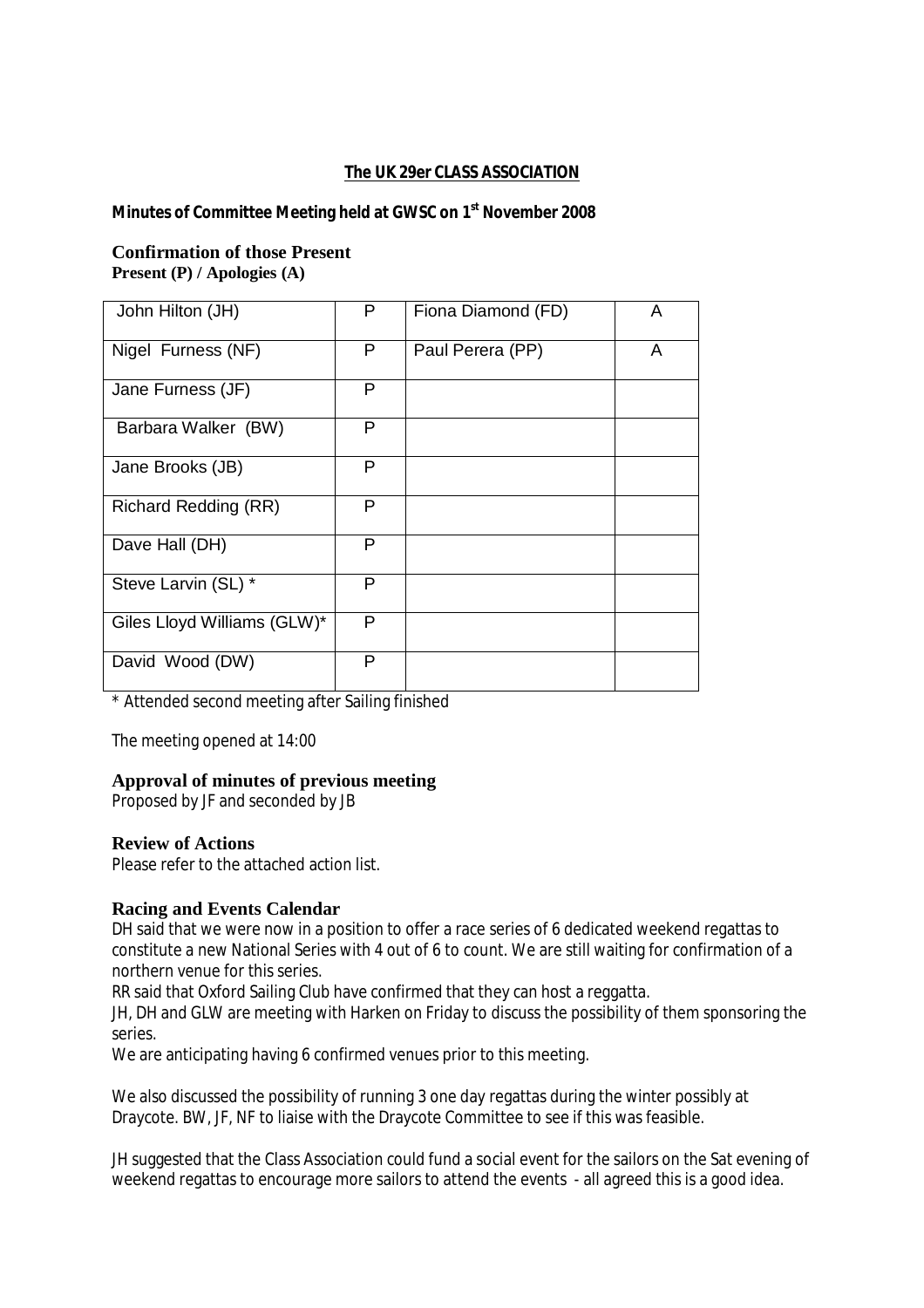## **Website**

JH said that FD was meeting with Jamie – the webmaster- to look at making improvements to the site.

It may be that a 'useful links' button is added to the homepage which could then lead members to further information rather than overloading the homepage with information and logo's.

If anything on the website is not working correctly we should remove it now and then review what we want to provide at a later date.

It was suggested that a 'Technical Tips Page' could include the 29er Manual

#### **Treasurer's report**

JH welcomed BW and thanked her on behalf of the committee for volunteering to take over from MH who has had to stand down to be pressures from outside commitments. JH thanked MH for his hard work and support.

JH suggested that when appropriate the money set aside for the Class Rib Replacement be deposited in a dedicated account named for this purpose.

JH Proposed and DW seconded all in agreement.

#### **International Affairs**

PP had sent his apologies.

DW said that he had written to PP as requested by the committee at the last meeting. PP had replied that as the vast majority of the European Committee did not want to hold a European Championships as the Worlds are to be held at Garda in 2009, there are currently no plans for a European Championships in 2009.

# **Training and Risk Assessment**

BW said that the Open Training has not been as well attended as last year, this may be due to the fact that most of the 29er Sailors have know been offered places in RYA Squads and that the 29er is not currently the ISAF boat. Also one of the North based sessions had been cancelled due to lack of interest.

# **Membership**

JF said that the new Class Association Membership Application Form has been posted on the website. The committee thanked JF for her work in producing the form.

# **Publicity**

DH has sent an advertisement to Sailing News to be placed in their publication in return for a link from the 29er Web site to the Sailing News Web site DH has also sent a full page advertisement to Yachts and Yachting Magazine